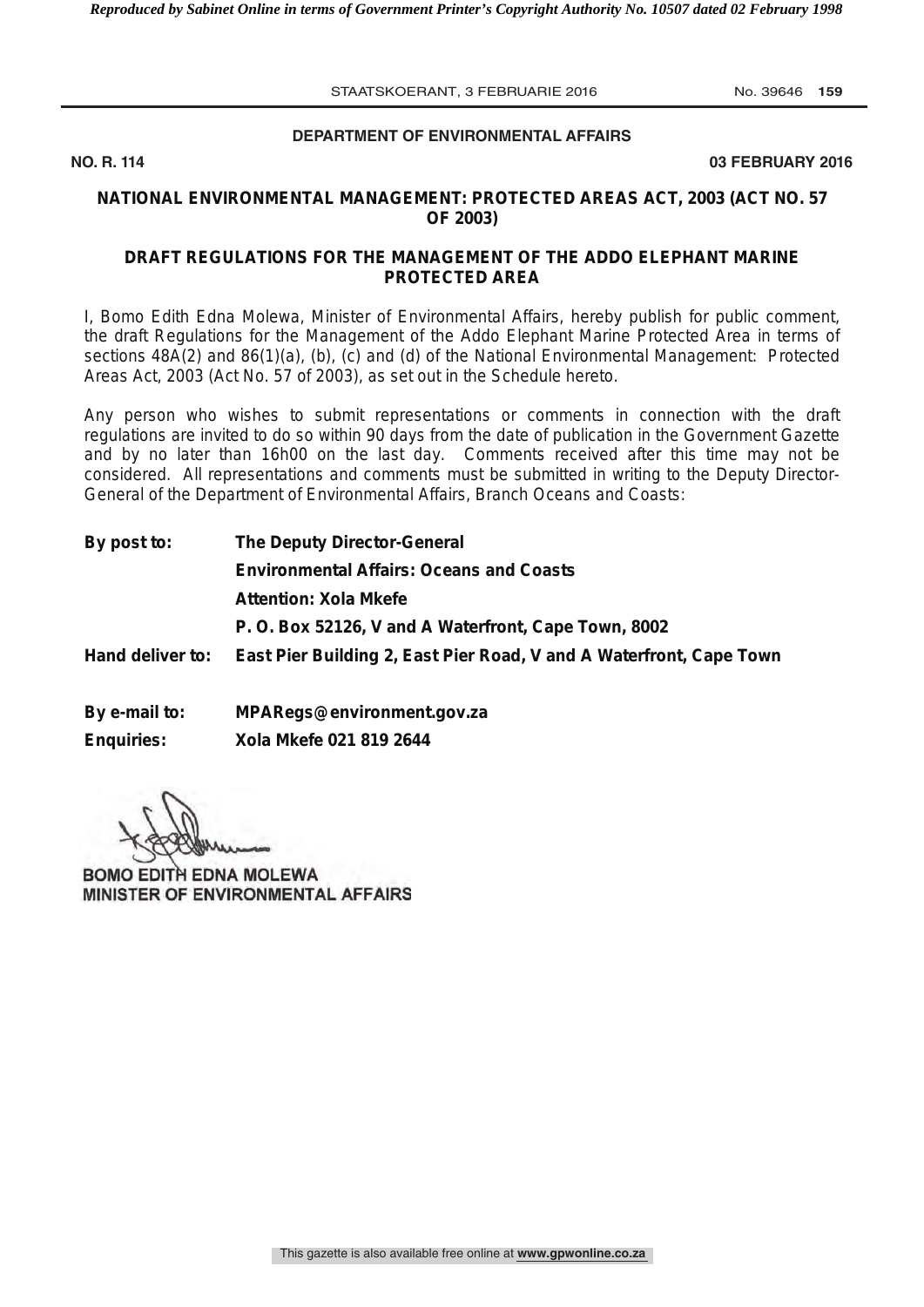# **Schedule**

# **1. Definitions**

In these Regulations, unless the context indicates otherwise, a word or expression that is defined in the Act bears the same meaning in these Regulations, and in addition-

**"Act"** means the National Environmental Management: Protected Areas Act, 2003 (Act No. 57 of 2003);

**"ABZSA"** means the Algoa Bay Zone for Sustainable Aquaculture;

**"authorised official"** means -

- (a) any person appointed as a fishery control officer in terms of the Marine Living Resources Act;
- (b) an environmental management inspector appointed in terms of the National Environmental Management Act; and
- (c) all peace officers as defined in the Criminal Procedure Act.

**"BIIORZ"** means the Bird Island Inshore and Off-shore Restricted Zone;

**"certificate of competence"** means a certificate of competence as defined in the National Small Vessel Safety Regulations, 2007;

**"certificate of fitness"** means a certificate of fitness as defined in the National Small Vessel Safety Regulations, 2007;

**"Controlled Zone"** means an area within a Marine Protected Area where fishing or any other activity in terms of section 48A(1) of the Act may take place if authorised in terms of these regulations as contemplated in terms of section 48A(2), and includes the CRIOCZ, SIOCZ, CPICZ, SICZ and ECZ;

**"CRIOCZ"** means the Cannon Rocks Inshore and Off-shore Controlled Zone;

**"CPICZ"** means Cape Padrone Inshore Controlled Zone;

**"demarcation buoy"** means a buoy installed to mark the boundaries of or the zones within the Marine Protected Area;

**"demarcation marker"** means a marker installed to mark the boundaries of or the zones within the Marine Protected Area;

**"dive or diving"** means to swim below the surface of the water, or to enter the water with the aid of, or use of prohibited gear;

**"environmental management inspector"** has the meaning assigned to it in the National Environmental Management Act;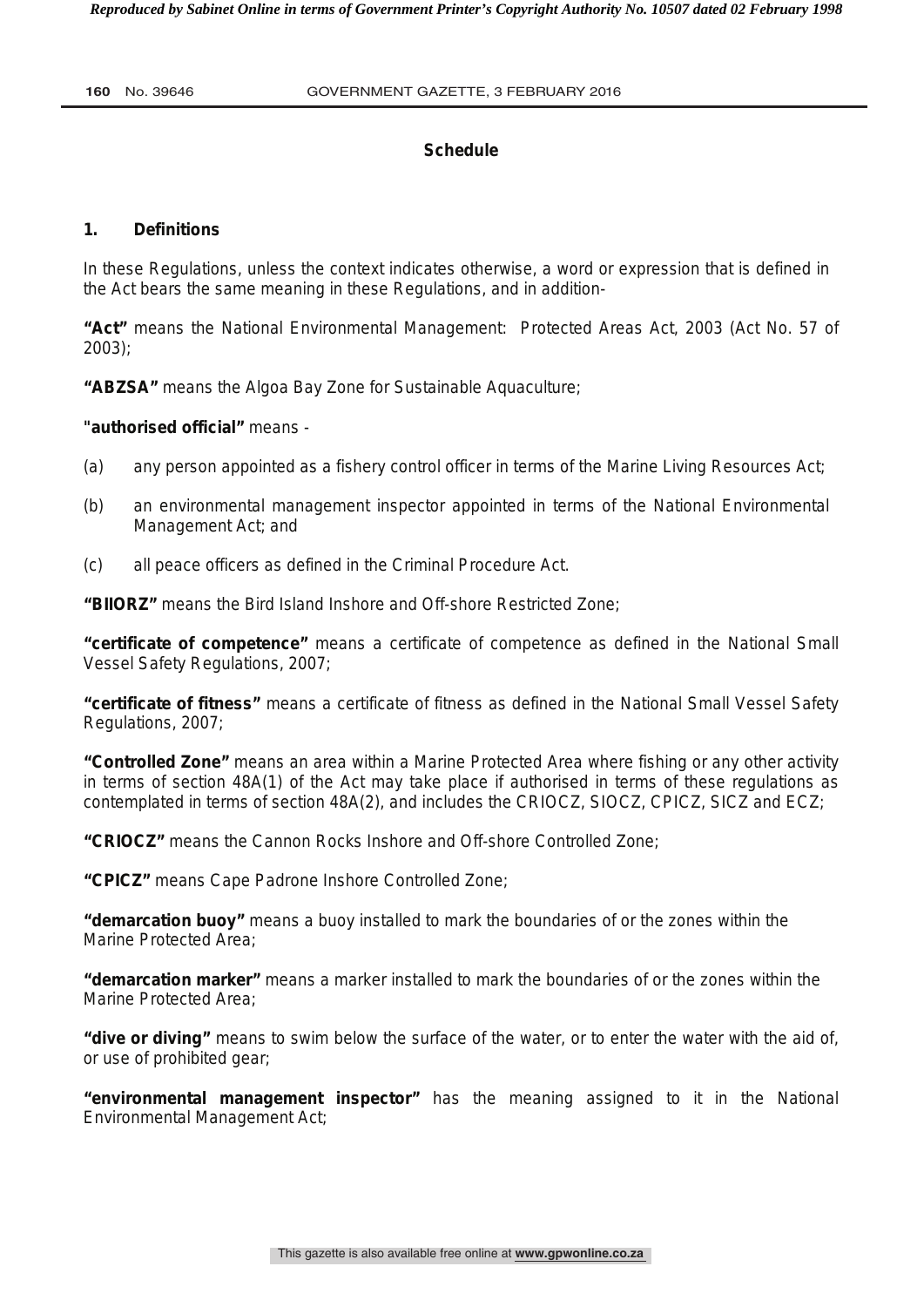**"ECZ"** means the Sunday's River Estuary Controlled Zone;

**"EMRZ"** means the Sunday's River Estuary Mouth Restricted Zone;

**"environment"** has the meaning assigned to it in section 1 of the National Environmental Management Act;

**"ERZ"** means the Sunday's River Estuary Restricted Zone;

**"fish"** means any aquatic plant or animal whether piscine or not, and any mollusc, crustacean, coral, sponge, holothurian or other echinoderm, reptile and includes their eggs, larvae and all juvenile stages, but does not include sea birds, seals or any marine mammal;

"**fishing"** or to **"fish"** means—

- (*a*) searching for, catching, taking or harvesting fish or an attempt to any such activity;
- (*b*) engaging in any other activity which can reasonably be expected to result in the locating, catching, taking or harvesting of fish;
- (*c*) placing, searching for or recovering any fish aggregating device or associated gear, including radio beacons;
- (*d*) any operation in support or in preparation of any activity described in this definition; or
- (*e*) the use of an aircraft in relation to any activity described in this definition;

**"high-water mark"** has the meaning assigned to it in the Integrated Coastal Management Act;

**"hovercraft"** means a craft that floats on a cushion of air and is capable of traversing water;

**"Integrated Coastal Management Act"** means the National Environmental Management: Integrated Coastal Management Act, 2008 (Act No. 24 of 2008);

**"islands"** means the St Croix Island group, including St Croix, Jahleel and Brenton islands; and the Bird Island group including Bird, Seal, Stag and Black Rocks islands forming part of the Addo Elephant National Park as defined in *Government Gazette* No. 36295 of 27 March 2013;

**"jet propelled vessel"** means a vessel that uses a mechanical inboard motor powering a water jet pump as its primary source of propulsion, and is intended to carry persons sitting within the confines of its hull;

**"management authority"** means South African National Parks who is hereby formally designated as the management authority of the Marine Protected Are in terms of section 38(1)(aB) of the Act;

**"Marine Living Resources Act"** means the Marine Living Resources Act, 1998 (Act No. 18 of 1998);

**"Marine Protected Area"** means the Addo Elephant Marine Protected Area as declared by the Minister in terms of section 22A of the Act;

 **"Marine Traffic Act"** means the Marine Traffic Act, 1981 (Act No. 2 of 1981);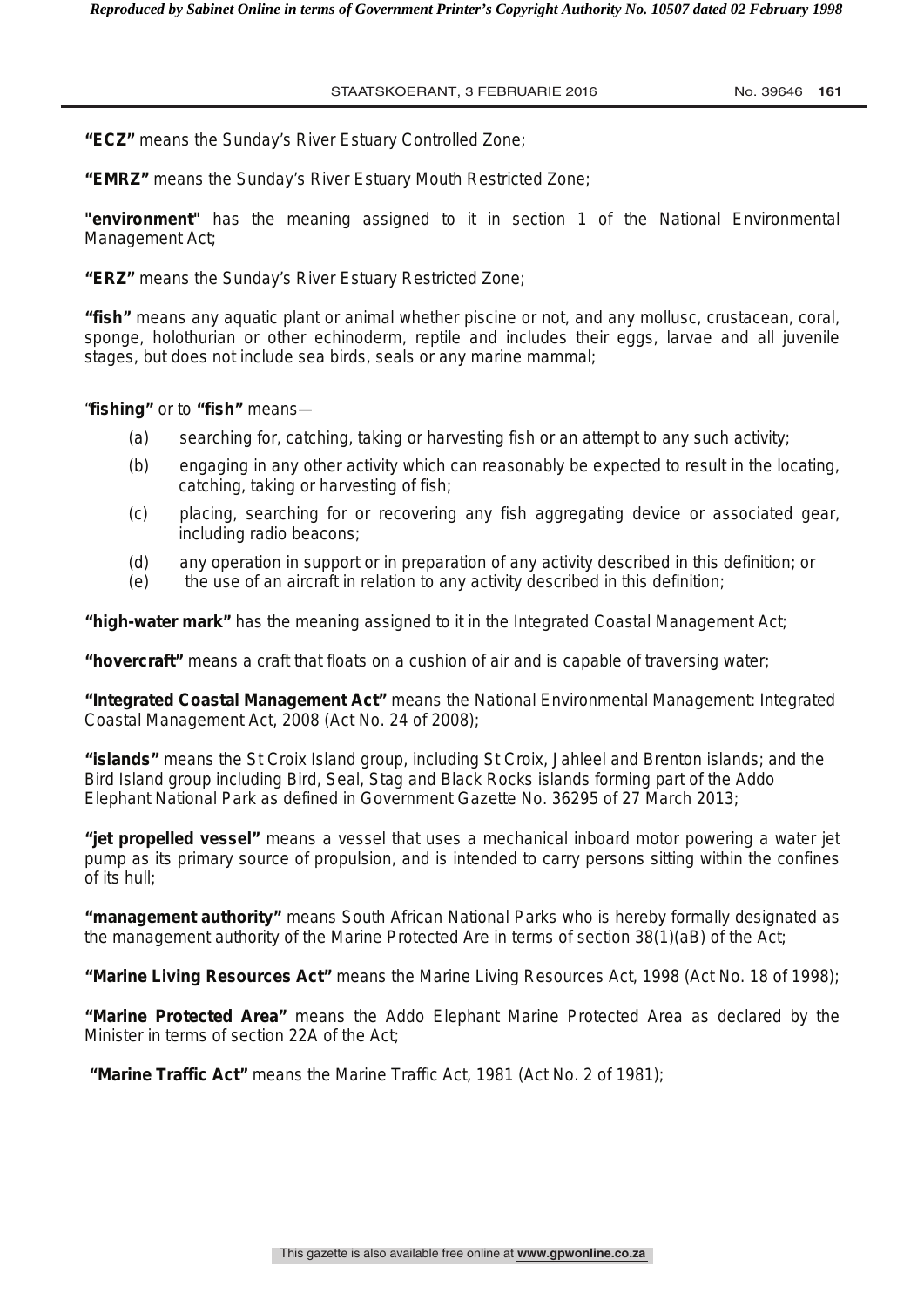**"National Ports Authority of South Africa**" shall have the meaning assigned to it in the National Ports Act, 2005 (Act No. 12 of 2005);

**"National Small Vessel Safety Regulations"** means the Merchant Shipping (National Small Vessel Safety) Regulations, 2007, published in terms of section 356 of the Merchant Shipping Act, 1951 (Act No. 57 of 1951) and promulgated in Government Notice No. R. 705 of 8 August 2007;

**"no-wake speed"** means the speed that a vessel travels with its engine just in gear and moving at the slowest possible speed necessary to maintain steerage, without causing a wake or a wave in the water;

**"no-wake zone"** means that part of the Marine Protected Area that is zoned, where a vessel may only travel at "no-wake speed";

**"operate"** in respect of a vessel, includes mooring in the water, drifting in the water and ascending or descending from its mooring, the shore, launch site, a buoy or a jetty;

**"personal watercraft"** means a vessel that uses an inboard motor powering a water jet pump as its primary source of propulsion, and is designed to be operated by a person or persons sitting, standing, or kneeling on rather than within the confines of a hull;

**"port"** shall have the meaning assigned to it in the Integrated Coastal Management Act;

**"power-driven"** means propelled by reciprocating or rotary machinery using chemicals, electricity or heat as an energy source, but does not include a water jet pump;

**"prohibited gear"** means goggles, diving masks, dive torches, snorkels, dive fins or flippers, wet suits or diving suits, artificial breathing apparatus, weight belts or weights, bags used for underwater collection of fish, shucking tools or any tool that could be used for the collection of fish;

**"Restricted Zone"** means an area within the Marine Protected Area where no fishing may take place, but where any other activity in terms of section 48A(1) of the Act may take place if authorised in terms of these regulations as contemplated in terms of section 48A(2), and includes the BIIORZ, SCORZ, SIRZ, EMRZ and ERZ;

**"SCORZ"** means the St. Croix Island Off shore Restricted Zone;

 **"SIOCZ"** means the Sundays Inshore and Off shore Controlled Zone;

**"spearfishing"** means fishing with the use of a speargun;

**"speargun"** means a device by which a spear is projected by mechanical or pneumatic means;

**"SICZ"** means the Sundays Inshore Controlled Zone;

**"SIRZ"** means the Sundays Inshore Restricted Zone;

**"the Manager"** means the person appointed by the management authority to be the manager of the Addo Elephant Marine Protected Area;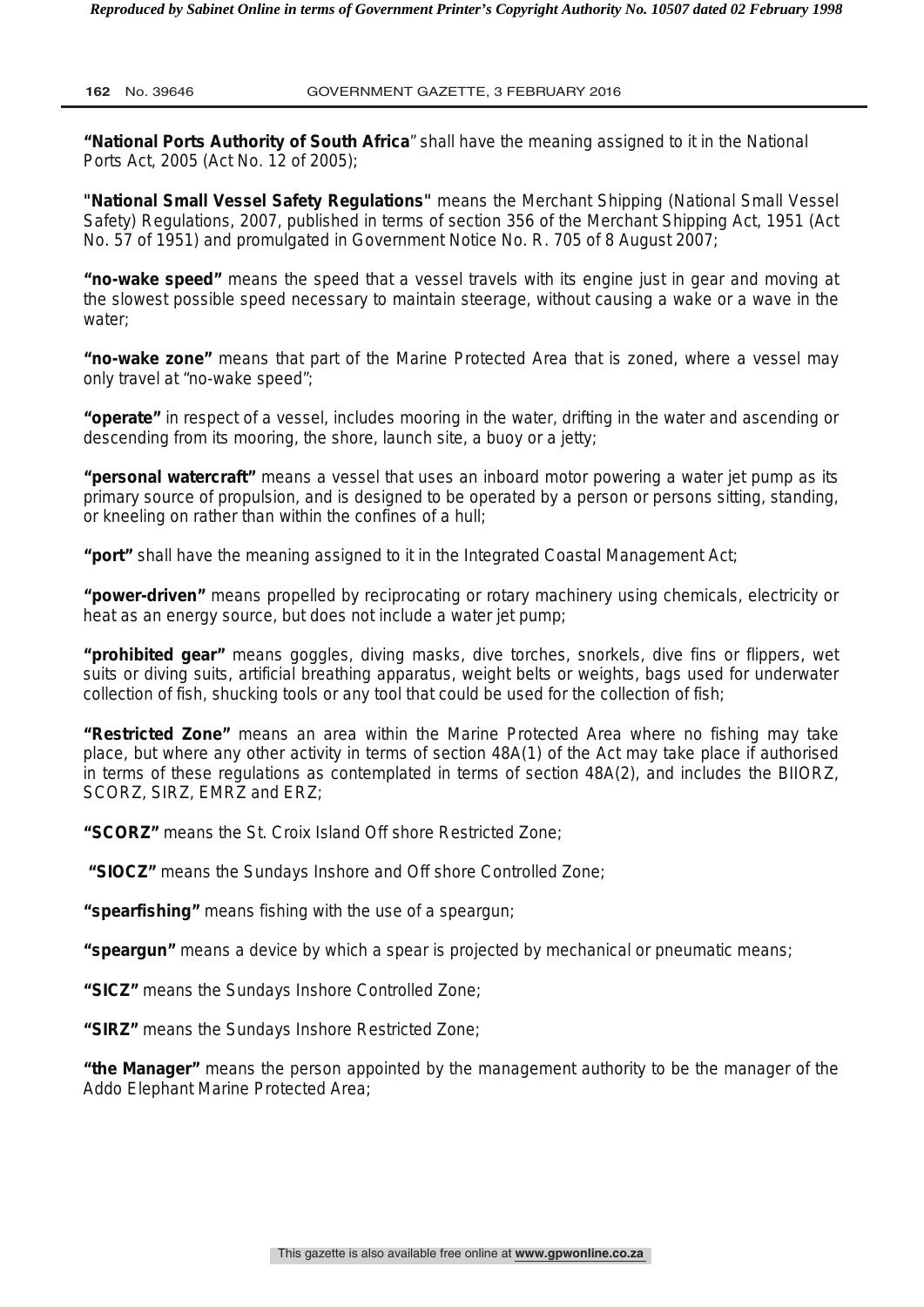**"vessel"** means a waterborne craft of any kind whether a surface craft or submarine, and whether self-propelled or not, and includes any moored floating structure that can be used as a means of transport by water, but does not include a personal watercraft, hovercraft or a jet-propelled vessel;

**vessel providing living accommodation"** means any vessel including a "house boat" or a "caravan boat" or any other type of vessel equipped for overnight residence thereon;

**"water-ski"** means a person on dual skies, slalom ski, aqua boards, tube or any other devise other than on another vessel, being towed by a vessel through, over or on the water;

**"water ski-zone"** means that part of the Marine Protected Area that is zoned for water skiing activities; and

**"WGS 84"** means the World Geodetic System of 1984 (G730), which is a geographic co-ordinate system.

#### **2. Zonation within the Marine Protected Area**

 The Marine Protected Area consists of one (1) inshore and offshore Restricted Zone, one (1) offshore Restricted Zone, two (2) inshore and off shore Controlled Zones, one (1) inshore Restricted Zone, two (2) inshore Controlled Zones, two (2) Sunday's River Estuary Restricted Zones and one (1) Sunday's River Estuary Controlled Zone and one (1) Algoa Bay Zone for Sustainable Aquaculture, which are determined by using WGS 84 as detailed in Annexure 1 hereto as follows:

- (a) one (1) inshore and off shore Restricted Zone, indicated as BIIORZ;
- (b) one (1) off shore Restricted Zone, indicated as SCORZ;
- (c) two (2) inshore and off shore Controlled Zones, indicated as CRIOCZ and SIOCZ;
- (d) one (1) inshore Restricted Zone, indicated as SIRZ;
- (e) two (2) inshore Controlled Zones, indicated as CPICZ and SICZ;
- (f) two (2) Sunday's River Estuary Restricted Zones, indicated as EMRZ and ERZ;
- (g) one (1) Sunday's River Estuary Controlled Zone, indicated as ECZ; and
- (h) one (1) Algoa Bay Zone for Sustainable Aquaculture, indicated as ABZSA.

#### **3. Scientific research permit**

- (1) No person may undertake any scientific research within the Marine Protected Area, except on the authority of a scientific research permit issued by the Minister.
- (2) Application for a scientific research permit in terms of sub-regulation (1); must be made to the Minister in accordance with the provisions of section 83 of the Marine Living Resources Act or any regulations published under the Integrated Coastal Management Act.
- (3) No person may undertake any scientific research within the Marine Protected Area, without a scientific research permit issued by the management authority.
- (4) Application for a scientific research permit in terms of sub-regulation (3), must be made on an application form provided by the management authority.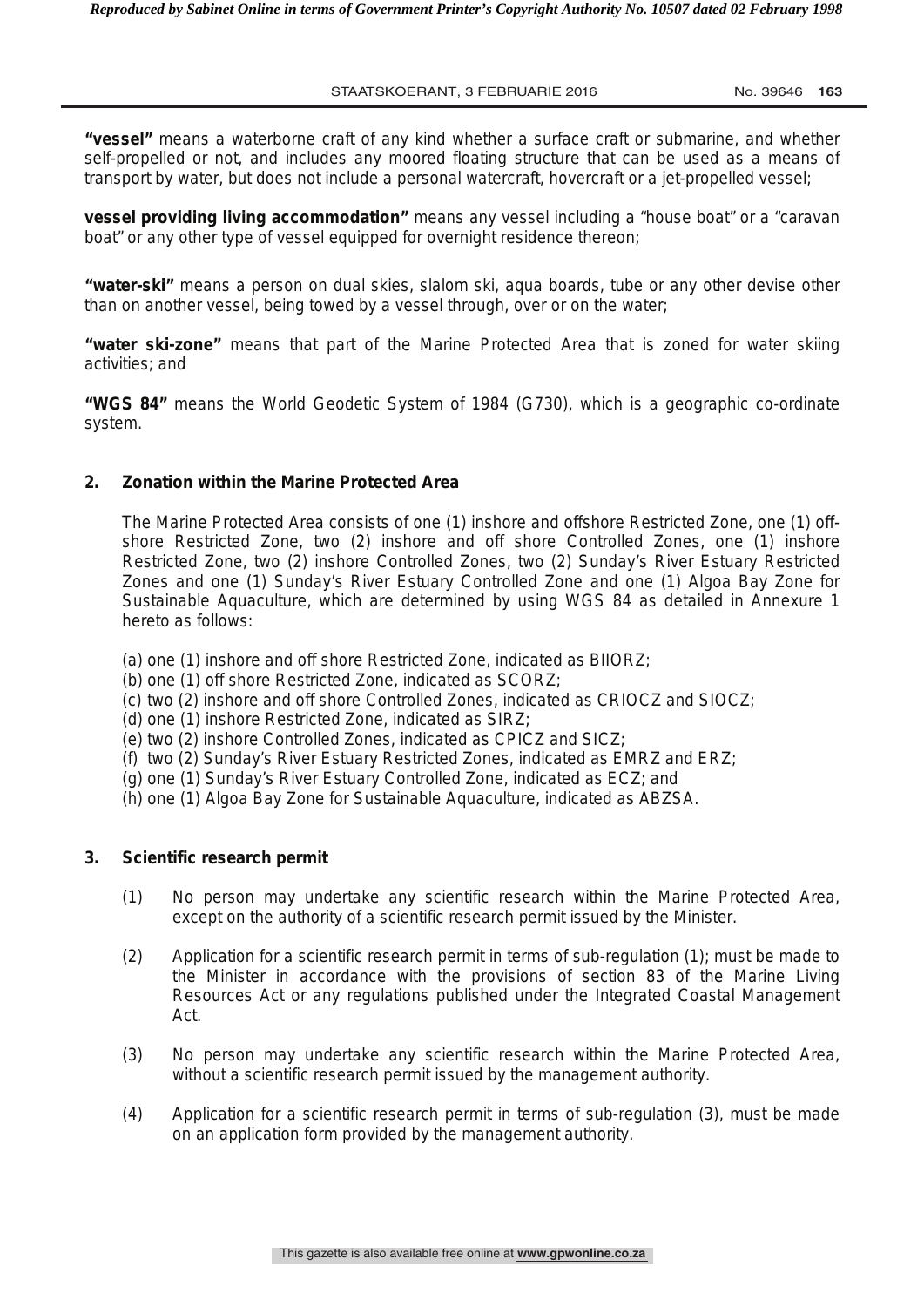## **4. General restrictions within the Marine Protected Area**

- (1) No person or organ of state may fly over or cause an aircraft to fly over the Marine Protected Area at a level of less than 2500 feet above the water surface.
- (2) Sub-regulation (1) shall not apply
	- *(a)* in the case of an emergency; or
	- *(b)* to a person acting on the written instructions of the management authority.
- (3) The management authority may in the management plan for the Marine Protected Area, an internal rule or Protected Area Notice, identify activities, except for those activities listed in section 48A(1) of the Act; which may be restricted, controlled, limited or prohibited and such areas must be indicated by demarcation buoys, demarcation markers or notice boards.
- (4) No person shall conduct or carry out any activity that is restricted, controlled, limited or prohibited in terms of sub-regulation (3).
- (5) No person shall except on the authority of the management authority, move, deface or otherwise interfere with any demarcation buoy, demarcation marker or notice-board within the Marine Protected Area.
- (6) No person shall moor, anchor or attach any vessel, to any demarcation buoy or demarcation marker within the Marine Protected Area.
- (7) No person shall within the Marine Protected Area be in possession of or have onboard a vessel, any fire-arm, air-gun, explosives or poison.
- (8) Sub-regulation (7) shall not apply to, an authorised officer, including an official of any organ of state while performing official duties within the Marine Protected Area.
- (9) For purposes of these Regulations, explosives or fire-arms do not include the following devices:
	- *(a)* a flare gun;
	- *(b)* an illuminating rocket flare;
	- *(c)* a Department of Transport approved projectile distress flare;
	- *(d)* a Department of Transport approved hand-held distress flare;
	- *(e)* a Department of Transport approved rocket parachute distress flare;
	- *(f)* a Department of Transport approved floating orange smoke distress marker; and
	- *(g)* a Department of Transport approved hand-held smoke distress marker.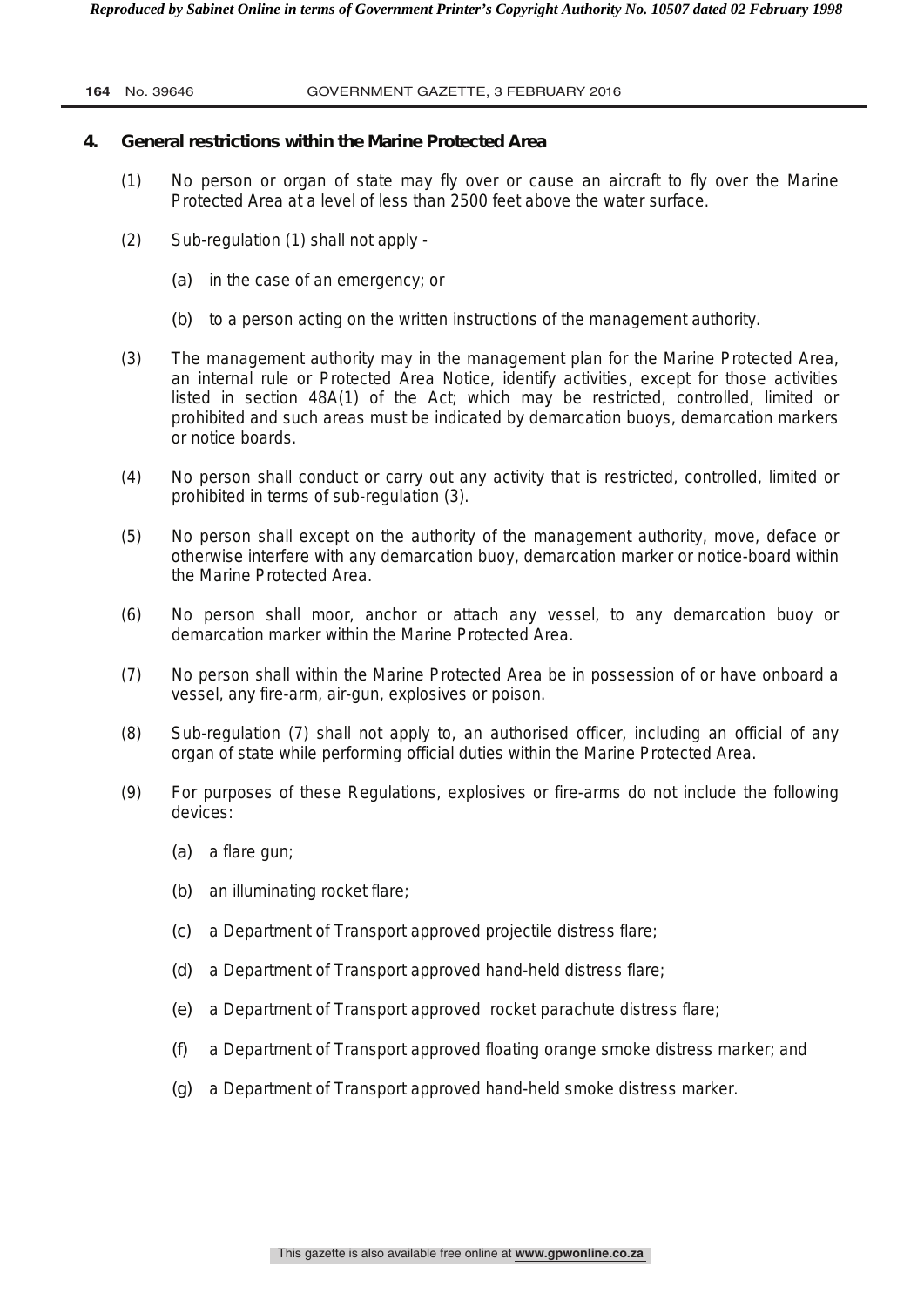- (10) The owner, skipper or operator of a vessel shall not enter or operate a vessel in the Marine Protected Area without a valid certificate of competence and certificate of fitness issued in respect of such vessel, and such original certificates must be available for inspection at all times.
- (11) A vessel shall not enter the Marine Protected Area unless the marking approved for that vessel in accordance with the provisions of the Merchant Shipping Act, 1951 (Act No. 57 of 1951), is displayed on the vessel at all times while the vessel is inside the Marine Protected Area.
- (12) The owner, skipper or operator of a vessel shall not enter or operate a vessel in the Marine Protected Area unless such vessel and any other equipment or contents of such vessel, comply with the safety and other requirements specified in the Merchant Shipping Act, 1951 (Act No. 57 of 1951) for such vessel.

## **5. Use of vessels**

- (1) No person may use or attempt to use any personal watercraft, jet propelled vessel or hovercraft within the Marine Protected Area.
- (2) A motorized vessel may only launch from a launch site authorised in terms of the Management of Public Launch Site Regulations GNR 497 of 27 June 2014 published in terms of the Integrated Coastal Management Act*.*
	- (3) Subject to sub-regulation (5) and (6), no person may moor or anchor any vessel in a Restricted Zone of the Marine Protected Area except—
		- *(a)* under conditions of *force majeur;* or
		- *(b)* for the use of a vessel by an employee of the Department or any other organ of state acting in the course and scope of their employment or mandate.
- (4) Subject to sub-regulation (5) and (6), no person may moor or anchor any vessel over 500 tons in a Controlled Zone of the Marine Protected Area.
- (5) Sub-regulations (3) and (4) shall not apply to a vessel moored or anchored in a recognized and approved mooring or anchoring site in terms of the Marine Traffic Act, for a vessel that is waiting to berth in a port, and authorization has been granted by the National Ports Authority of South Africa for such vessel to moor and anchor at such site.
	- (6) Despite sub-regulation (3) or (4), the management authority may on application and on such conditions as it may deem appropriate, authorise the anchoring or mooring of a vessel in the following circumstances-
		- *(a)* in an emergency; or
		- *(b)* where the management authority may deem it to be necessary in order to ensure the proper management of the Marine Protected Area.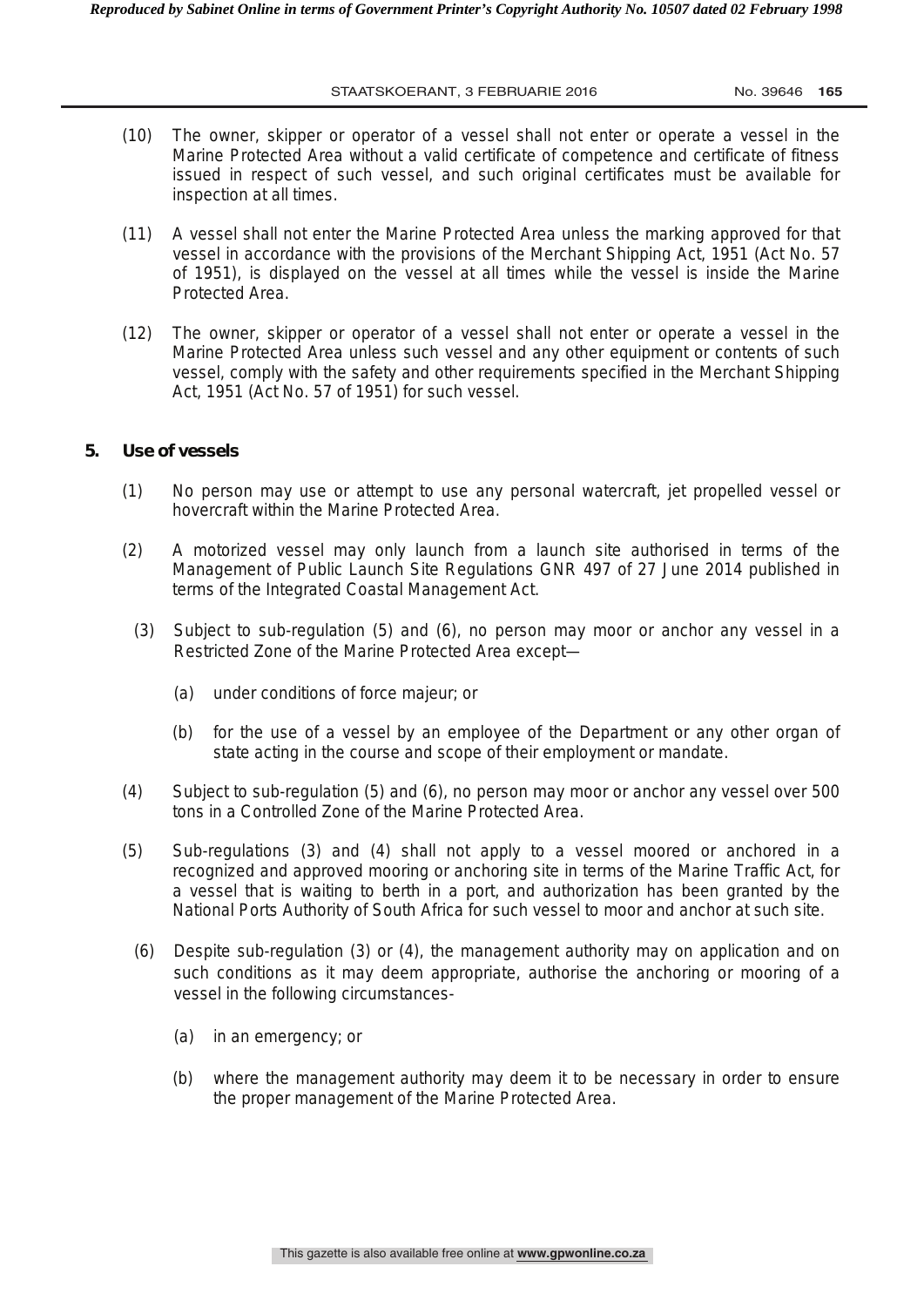- (7) The management authority may verbally authorise a vessel to moor or anchor within the Marine Protected Area as contemplated in sub-regulation (6), which verbal authorisation must be confirmed in writing within 3 working days.
- (8) No person shall water ski or operate, use, attempt to use or operate a vessel or occupy the driver's seat of such vessel, within the Marine Protected Area, while his or her blood contains more than 0.05 grams of alcohol per 100 millilitres of blood or while under the influence of illegal narcotic substances.
- (9) No person shall fish or attempt to fish or operate a vessel closer than three hundred (300) meters to any African Penguin or Cape Gannet while they are feeding out at sea.

# **6. Restriction of activities**

No person may undertake any activity in the Marine Protected Area, listed in section 48A(1) of the Act, unless specifically authorised in terms of these regulations.

# **7. Control of activities in Restricted Zones**

- (1) No person shall fish, or attempt to fish, in a Restricted Zone of the Marine Protected Area.
- (2) Fishing gear onboard a vessel or in possession of any person that enters or is present in a Restricted Zone must be stowed in accordance with sub-regulation (3).
- (3) Fishing gear shall be stowed in the following manner
	- *(a)* In the case of line fishing
		- (i) from a vessel, all hooks, lures, and weights are disconnected from the line, all the line is reeled onto the reel or rolled up, and that rolled up line, hooks, lures, bait and weights on the vessel are placed away in the cabin, wheel house or console of the vessel.
		- (ii) from the shore, all hooks, lures, and weights are disconnected from the line, all the line is reeled onto the reel or rolled up, and that rolled up line, hooks, lures, bait and weights are placed away in a bag or container.
	- *(b)* in the case of purse-seine fishing—
		- (i) the boom shall be lowered as far as possible so that the vessel cannot be used for fishing but so that the skiff is accessible for use in emergency situations;
		- (ii) the aircraft, if any, shall be tied down; and
		- (iii) launches shall be secured;
	- *(c)* in the case of a trawl fishing, all nets, trawl boards and weights shall be disconnected from their towing or hauling wires, ropes or rigid frames and either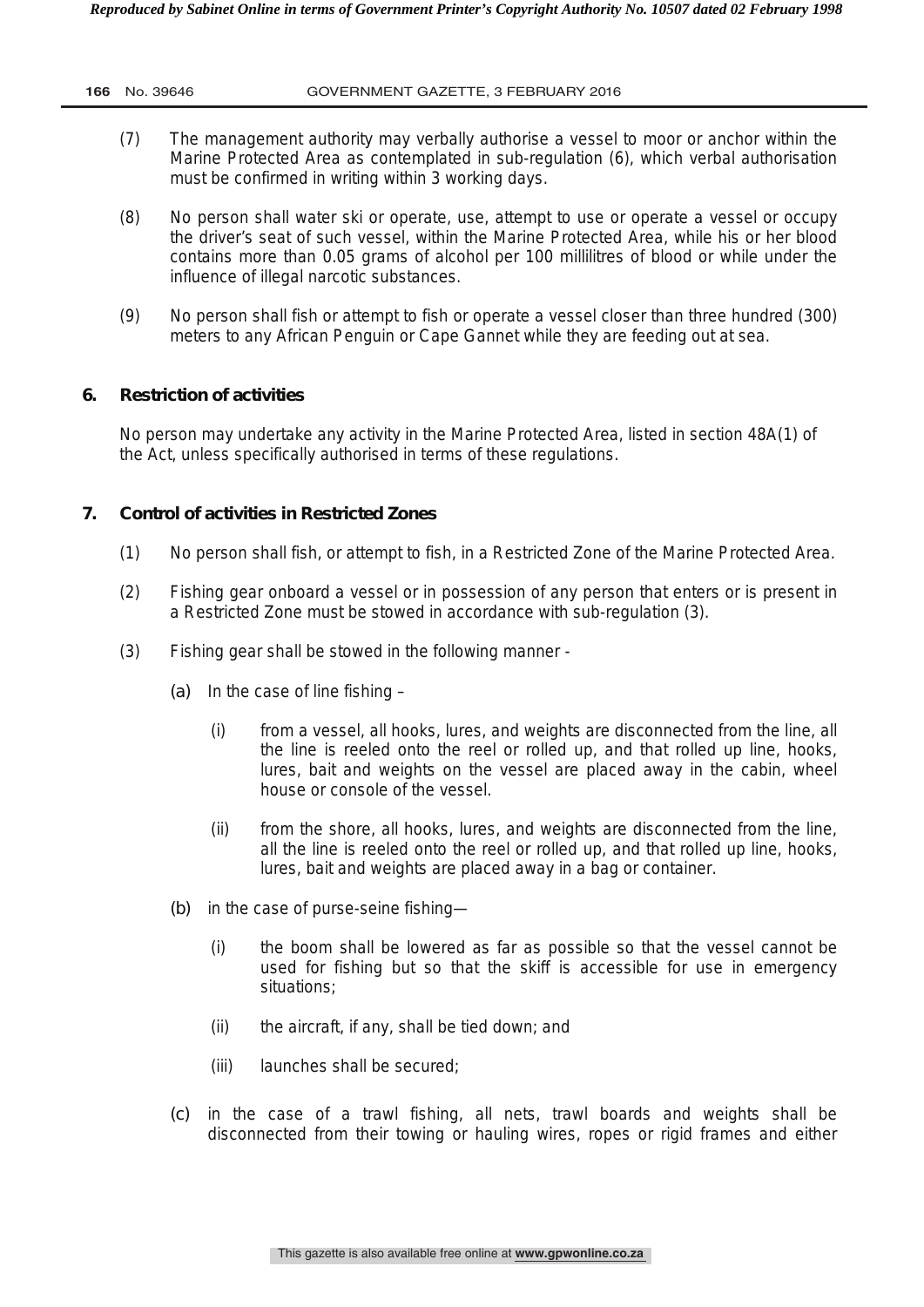stowed below deck or securely lashed to some part of the superstructure of the fishing vessel;

- *(d)* in the case of rock lobster fishing—
	- (i) all traps shall be on board and tied down; and
	- (ii) all dinghies shall be on board and securely lashed to some part of the superstructure of the fishing vessel;
- *(e)* in the case of fishing with traps other than rock lobster traps, all traps shall be on board and tied down; and
- *(f)* in the case of longline fishing, all gear shall be covered and the cover secured;
- (4) No person shall undertake spearfishing or attempt to undertake spearfishing or be in possession of a speargun in a Restricted Zone.
- (5) Subject to sub-regulation (7), no person shall engage in diving, in the BIIORZ and SIRZ .
- (6) Subject to sub-regulation (7), no person shall be in possession of or have onboard any vessel, prohibited gear in the BIIORZ and SIRZ.
- (7) Any person who undertakes
	- *(a)* scientific research and monitoring;
	- *(b)* white shark-cage diving;
	- *(c)* salvage operations*;*
	- *(d)* maintenance of legal underwater infrastructure*;*
	- *(e)* underwater photography; or
	- *(f)* any other activity authorized in terms of legislation,

must apply to the management authority for a permit to engage in diving or be in possession of prohibited gear in the BIIORZ and SIRZ.

- (8) No person shall operate a vessel above a no-wake speed inside the ERZ.
- (9) No person shall water-ski inside the EMRZ and ERZ.
- (10) No person or vessel shall enter, attempt to enter or be present in the SIRZ, without a permit from the management authority.
- (11) No person shall, allow any dog, cat or any other domesticated animal or pet belonging to, or under the care or control of such person, to enter or remain in the SIRZ and ERZ, without a permit from the management authority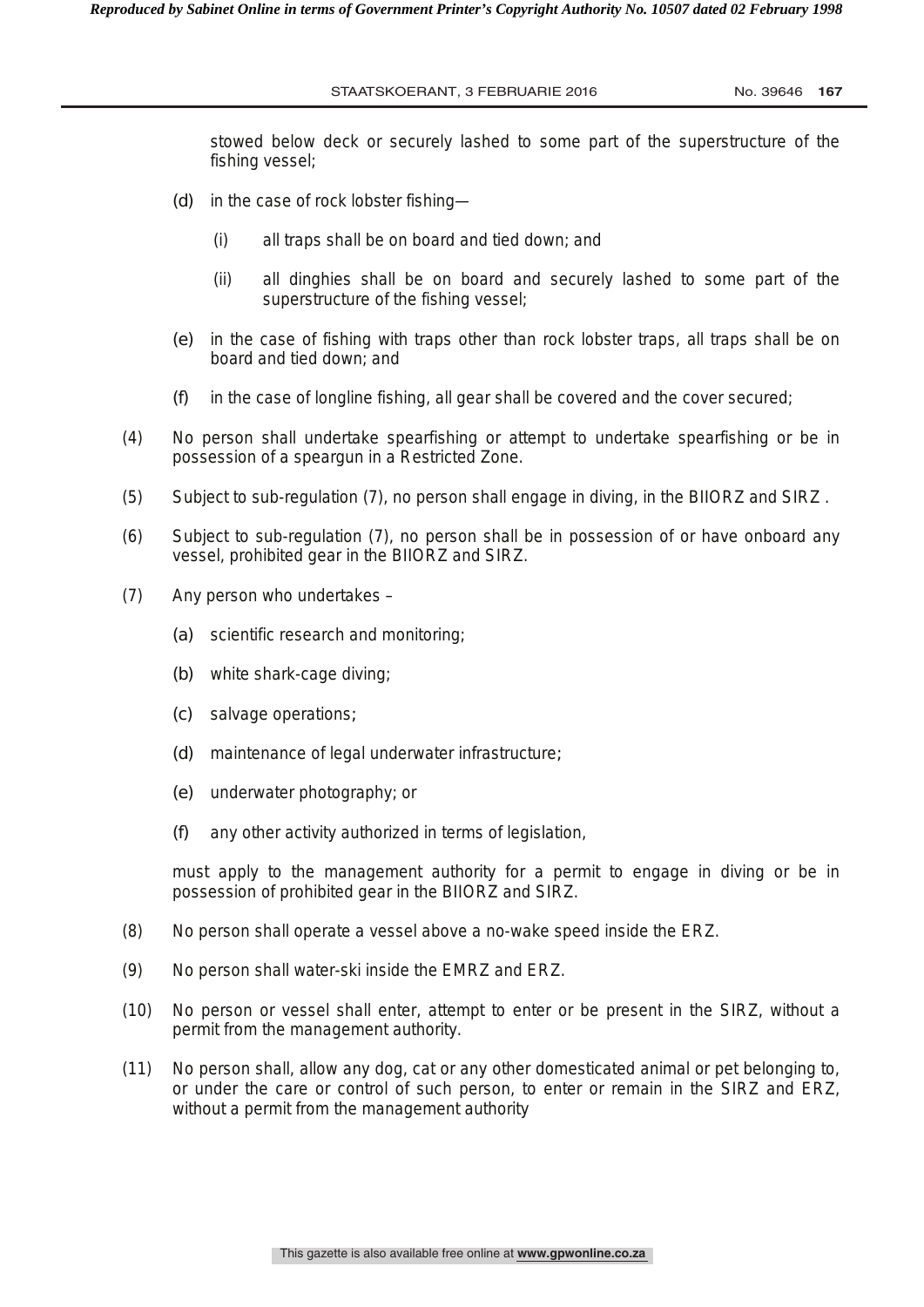(12) No person shall, allow any dog, cat, pet or any other domesticated animal belonging to, or under the care or control of such person, to enter or remain in the EMRZ unless such dog is on a leash, cat, pet or any other domesticated animal is under such person's physical control.

# **8 SCUBA diving**

- (1) No person may
	- *(a)* SCUBA dive or attempt to SCUBA dive in the Marine Protected Area except in the CRIOCZ and SIOCZ and only with a permit; or
	- *(b)* operate or attempt to operate a SCUBA diving business in the Marine Protected Area except in the SCORZ, CRIOCZ, and SIOCZ and only with a permit.
- (2) Application for a permit referred to in sub-regulation (1) must be made to the management authority, which permit may be issued subject to conditions.
- (3) Any vessel that has deployed divers in the SCORZ, CRIOCZ, and SIOCZ must display an alpha flag.

# **9. Control of activities in Controlled Zones**

- (1) No person shall in any Controlled Zone, fish or attempt to fish, from a vessel or the shore unless they are in possession of a valid fishing permit issued in terms of the Marine Living Resources Act and such permit authorises fishing within a Controlled Zone of the Marine Protected Area.
- (2) No person shall fish, or attempt to fish, from a vessel in the SICZ and CPICZ
- (3) Subject to sub-regulation (5), no person shall engage in diving, in the SICZ and CPICZ.
- (4) Subject to sub-regulation (5), no person shall be in possession of or have onboard any vessel, prohibited gear in the CPICZ.
- (5) Any person who undertakes
	- *(a)* scientific research and monitoring;
	- *(b)* white shark-cage diving;
	- *(c)* salvage operations;
	- *(d)* maintenance of legal underwater infrastructure;
	- *(e)* underwater photography; or
	- *(f)* any other activity authorized in terms of legislation;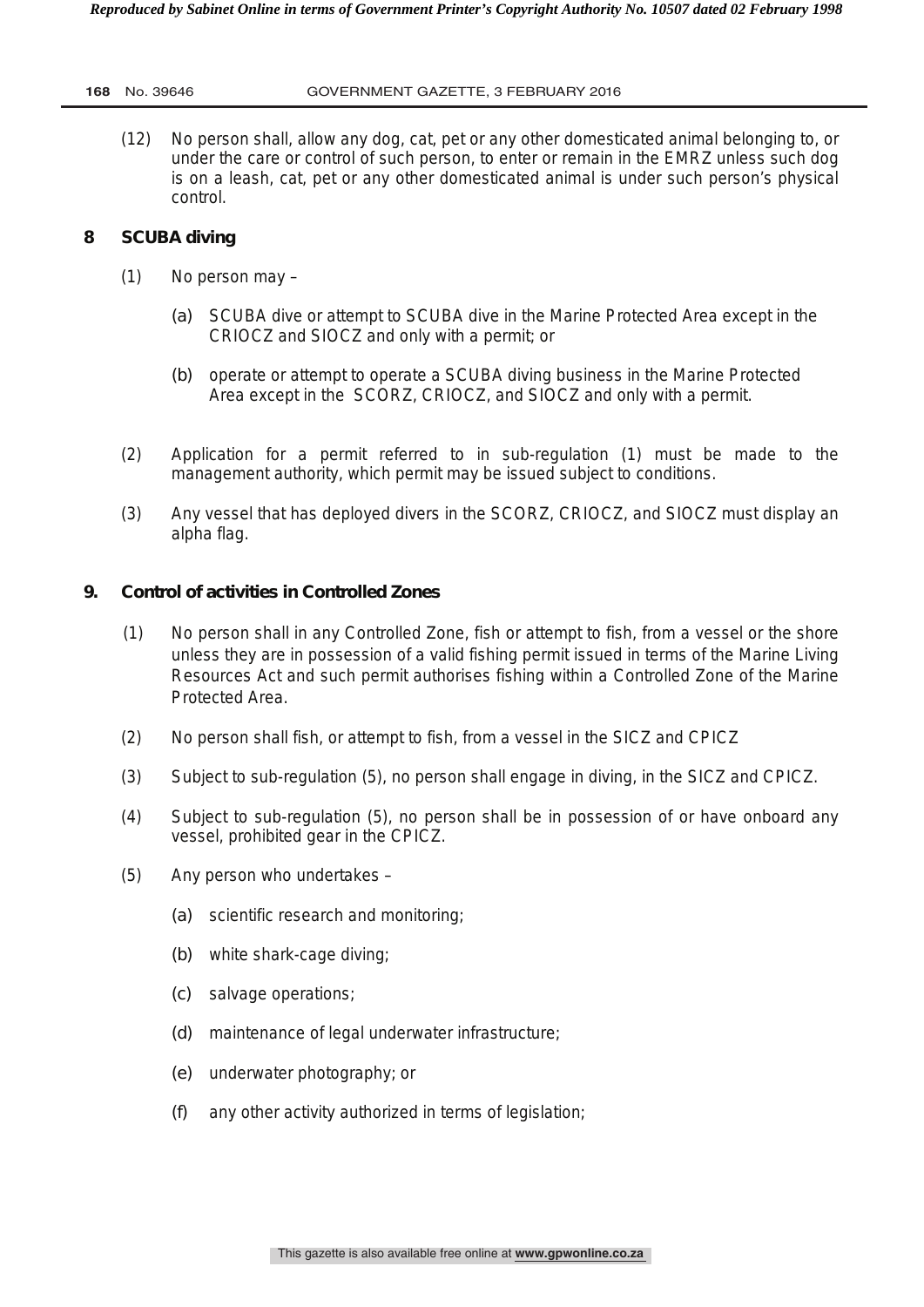must apply to the management authority for a permit to engage in diving or be in possession of prohibited gear in the CPICZ.

- (6) No person shall undertake spearfishing or attempt to undertake spearfishing or be in possession of a speargun in the CPICZ, SICZ, SIOCZ and CRIOCZ.
- (7) No person shall, allow any dog, cat, pet or any other domesticated animal belonging to, or under the care or control of such person, to enter or remain in the CRIOCZ, SIOCZ and SICZ, unless such dog is on a leash, cat, pet or any other domesticated animal is under such person's physical control.
- (8) No person shall allow any dog, cat or any other domesticated animal or pet belonging to, or under the care or control of such person, to enter or remain in the CPICZ, without a permit from the management authority.
- (9) No person shall fish from a bridge over the ECZ.
- (10) No person shall leave a fishing line unattended in or near a navigation channel in the ECZ.

#### **10. Control of aquaculture activities in the SIOCZ**

- (1) The Minister may authorize marine aquaculture activities within a portion of the SIOCZ, named the ABZSA and no person may undertake any marine aquaculture activity within the ABZSA without a permit issued by the Minister.
- (2) Application for a permit referred to in sub-regulation (1) must be made to the Minister, which permit may be issued subject to conditions.
- (3) Marine aquaculture within the Marine Protected Area may only be authorised within the ABZSA and, the maximum size of marine aquaculture activities, shall not exceed 10 square kilometers (1000 Ha) cumulatively, and no part of any marine aquaculture activity shall be located in a water depth shallower than 25m.
- (4) All marine aquaculture activities within the ABZSA shall be aligned with international best practice for such activities.
- (5) The Minister may authorise in any permit issued in terms of sub-regulation (1), any activities which have been prohibited or restricted in terms of regulations 4, 5 or 6 of these regulations, where such activities are necessary for the proper conduct or management of marine aquaculture activities or of the ABZSA.

## **Control of vessels and other activities in the Sunday's River Estuary Zones**

## **11. Registration permits for vessels**

- (1) No person shall in the Sunday's River Estuary Zones of the Marine Protected Area operate -
	- *(a)* a power-driven vessel,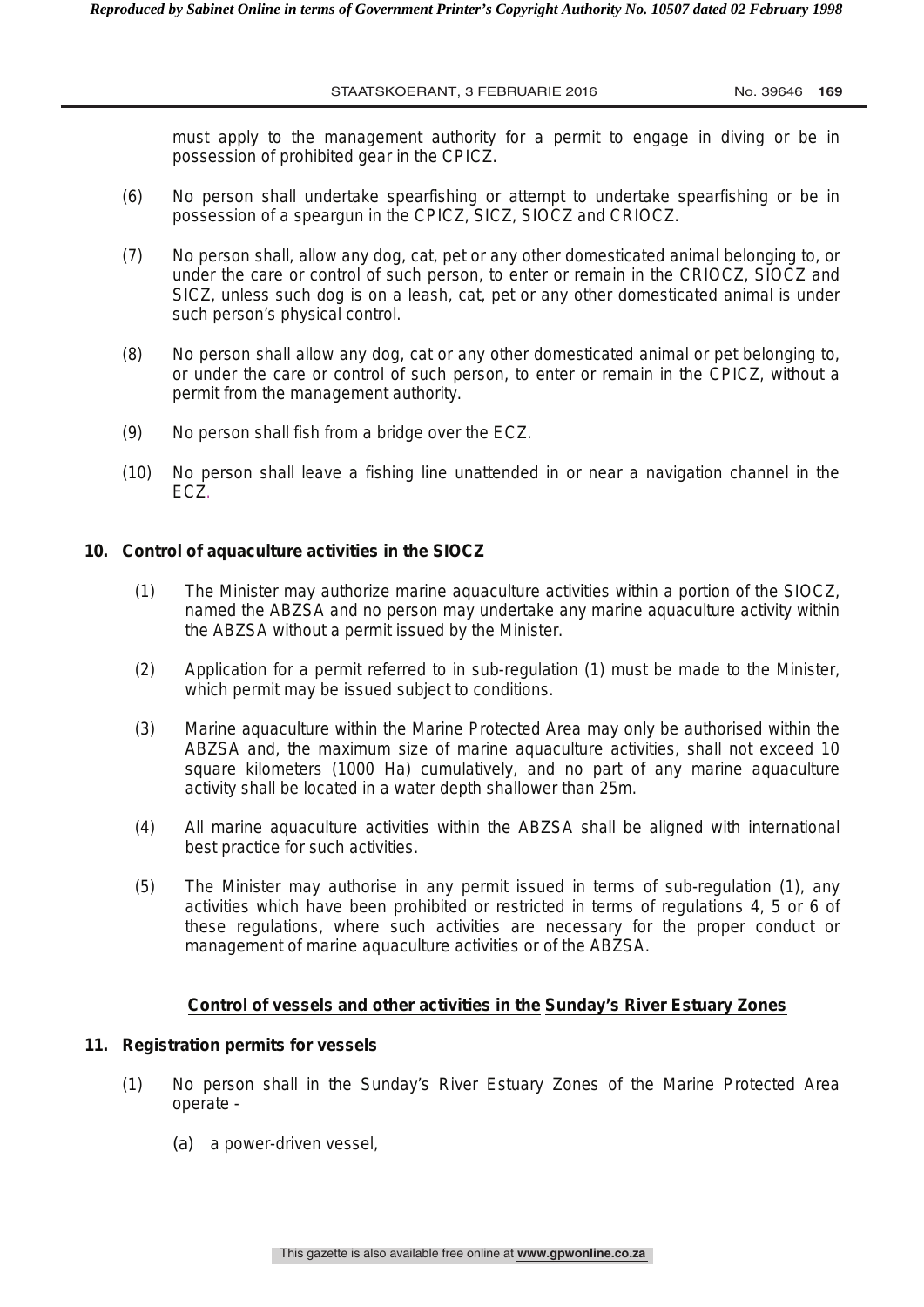#### **170** No. 39646 GOVERNMENT GAZETTE, 3 FEBRUARY 2016

- *(b)* a sailing vessel; or
- *(c)* any other vessel with an overall length of 4 meters or more, excluding sailboards, canoes and paddle-ski's;

without a vessel registration permit issued by the management authority and shall display the identification number allocated by the management authority on such vessel.

- (2) No vessel registration permit may be issued for-
	- *(a)* a vessel providing living accommodation;
	- *(b)* any vessel used for commercial purposes; or
	- *(c)* a vessel exceeding six point six (6.6) meters in overall length;

in the Sunday's River Estuary Zones, unless a vessel accommodation permit has been issued in terms of sub-regulation (3).

- (3) No person shall operate or keep any vessel providing living accommodation, any vessel used for commercial purposes, or a vessel exceeding six point six (6.6) meters in overall length in the Sunday's River Estuary Zones, without a vessel accommodation permit issued by the management authority.
- (4) Application for a vessel registration permit or vessel accommodation permit shall be made on an application form provided by the management authority and subject to a fee if determined by the management authority.
- (5) A vessel registration permit or vessel accommodation permit may be issued subject to conditions.
- (6) The management authority may limit the number of vessel registration permits issued per person.
- (7) The management authority may limit the total number of vessel registration permits issued in the Sunday's River Estuary Zones.
- (8) The fee payable in respect of such registration permit shall be as determined by the management authority from time to time.

# **12. Rules of travel**

- *(1)* The skipper of a power-driven vessel shall adhere to a general safety rule of "keep right" while under way.
- (2) The skipper of a power-driven vessel shall keep out of the way of, and give right of way to a sailing vessel and any vessel propelled by oars or paddles.
- (3) When two sailing vessels approach each other they shall operate as follows: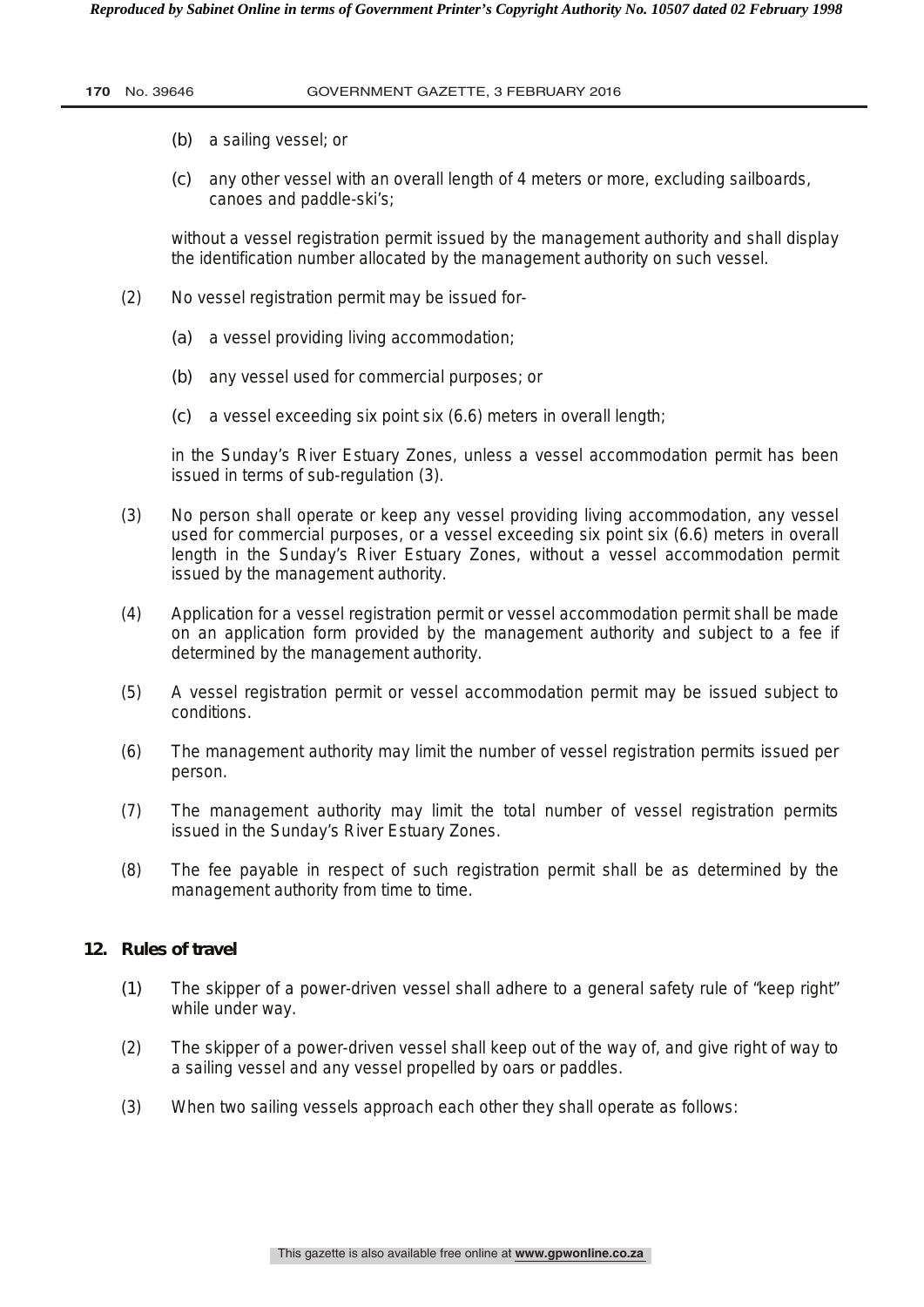- *(a)* a vessel that is running free shall keep out of the way of a vessel that is closehauled;
- *(b)* a vessel that is close-hauled on the port tack shall keep out of the way of a vessel that is close-hauled on a starboard tack;
- *(c)* when both vessels are running free, with the wind on the same side, the vessel that is to windward shall keep out of the way of the vessel that is to leeward; and
- *(d)* sailing vessels and sail-vessels shall not alter course immediately in front of any other vessel.
- (4) The skipper of a power-driven vessel shall maintain a direct course when passing a sailing vessel.
- (5) When two power-driven vessels are approaching head on, the operator of each vessel shall alter course to starboard (right) so that each vessel shall pass on the port (left) side of the other.
- (6) The skipper of a vessel overtaking another vessel shall overtake the vessel on the port (left) side and shall keep the vessel out of the way of the vessel being overtaken.
- (7) The skipper of a vessel approaching a jetty or slipway shall give right of way to any departing vessel.
- (8) The skipper of a vessel shall not change course without first determining that it is safe to do so without risk of collision with another vessel or person in the water.

#### **13. Operation of vessels**

- (1) The owner of a power-driven vessel shall not allow any person under the age of sixteen (16) years of age to operate or control such vessel.
- (2) No person shall operate a vessel, unless his or her vision both ahead and astern is not obstructed either by passengers or any other object.
- (3) No person shall operate a power-driven vessel in the Sunday's River Estuary Zones above a no-wake speed, when:
	- *(a)* operating a vessel in a no-wake zone;
	- *(b)* passing closer than ten (10) meters from a person in the water;
	- *(c)* passing closer than ten (10) meters to any stationary or moving vessel, jetty, mooring or slipway;
	- *(d)* closer than ten (10) meters to the boundary of a swimming or bathing area;
	- *(e)* closer than ten (10) meters from the shore; or
	- *(f)* operating a vessel after sunset and before sunrise.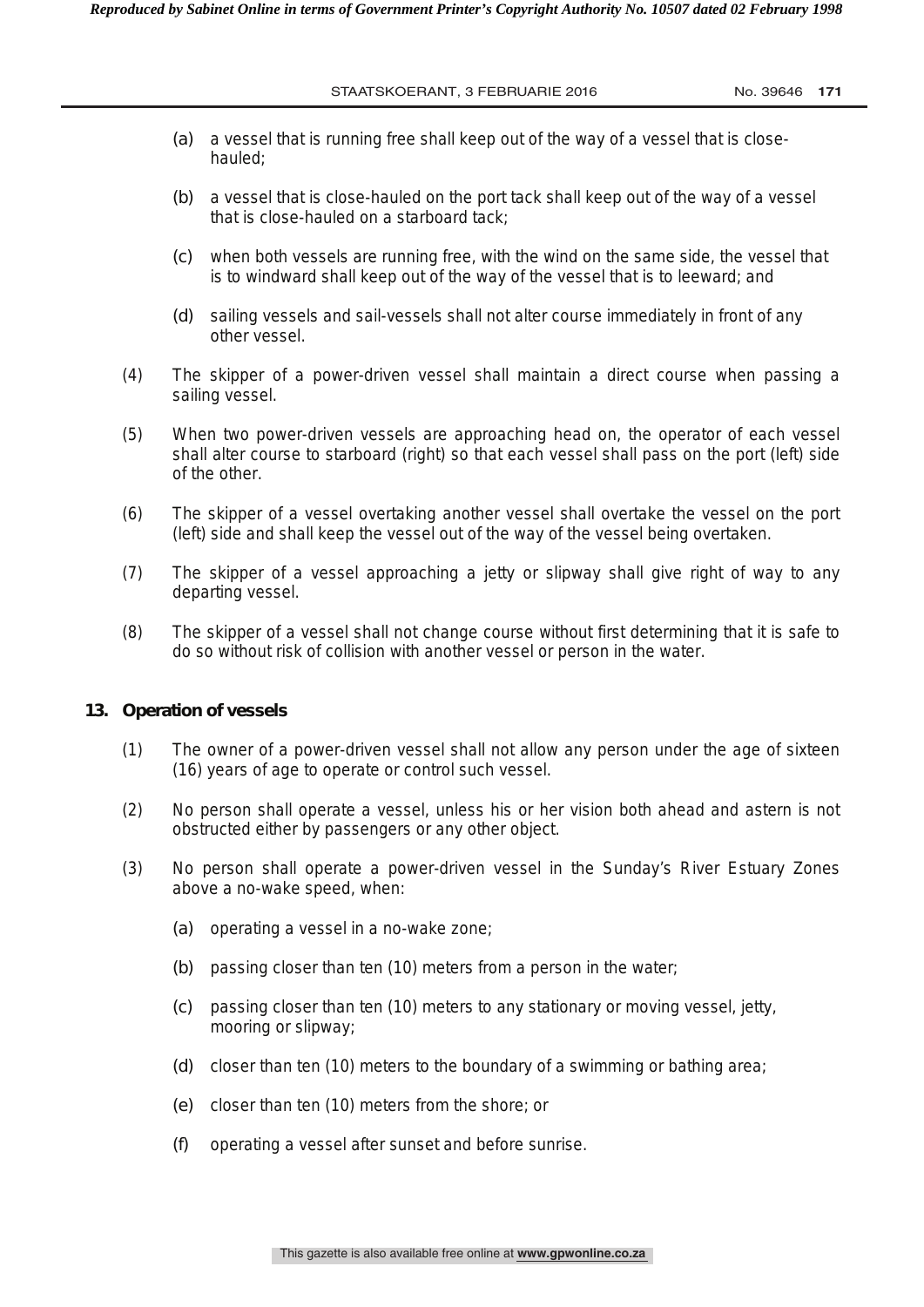#### **172** No. 39646 GOVERNMENT GAZETTE, 3 FEBRUARY 2016

- (4) After sunset and before sunrise-
	- *(a)* no person shall operate a vessel in the Sunday's River Estuary Zones without a forward facing red port light, forward facing green starboard light and white navigation light, being switched on;
	- *(b)* no person shall anchor a vessel in the Sunday's River Estuary Zones without at least having a single white light switched on and which is visible for 360 degrees.
- (5) The skipper and owner of a vessel shall ensure, that children under five (5) years of age and anyone on the vessel who cannot swim wear a life jacket at all times while onboard such vessel.
- (6) No person shall arrange, organize, or participate in any rowing or yachting race or regattas unless such rave or regatta has been authorized by the management authority in writing.
- (7) The skipper of a vessel shall not leave or enter the Sunday's river mouth without the occupants of the vessel wearing the suitable life jackets bearing the mark of the South African Bureau of Standards.

### **14. Water-skiing**

- (1) No person shall water-ski after sunset and before sunrise.
- (2) No vessel towing a water skier shall pass closer than 10 meters to-
	- *(a)* any other vessel which is stationary or moving; or
	- *(b)* a jetty or slipway except when dropping off a water-skier.
- (3) The skipper of a vessel shall not follow closer than one hundred (100) meters in the wake of another vessel towing a water-skier.
- (4) No person shall use a metal cable or steel wire to tow a water-skier behind a vessel.
- (5) No water-skier shall drop or kick out a water ski, unless it is safe to do so and it does not constitute a danger to any other vessel or person.
- (6) If a water-skier falls into the water, the skipper of the vessel shall raise a red flag 300 mm x 300 mm until the water skier boards the vessel, or continues to water ski.
- (7) No person shall pull a water-ski rope behind a vessel when such vessel is not being used for water skiing activities.
- (8) The skipper of the vessel shall not allow any person to water-ski unless such person is wearing suitable personal buoyancy.
- (9) The skipper of a vessel shall not allow any person to water-ski outside the demarcated water-ski zone.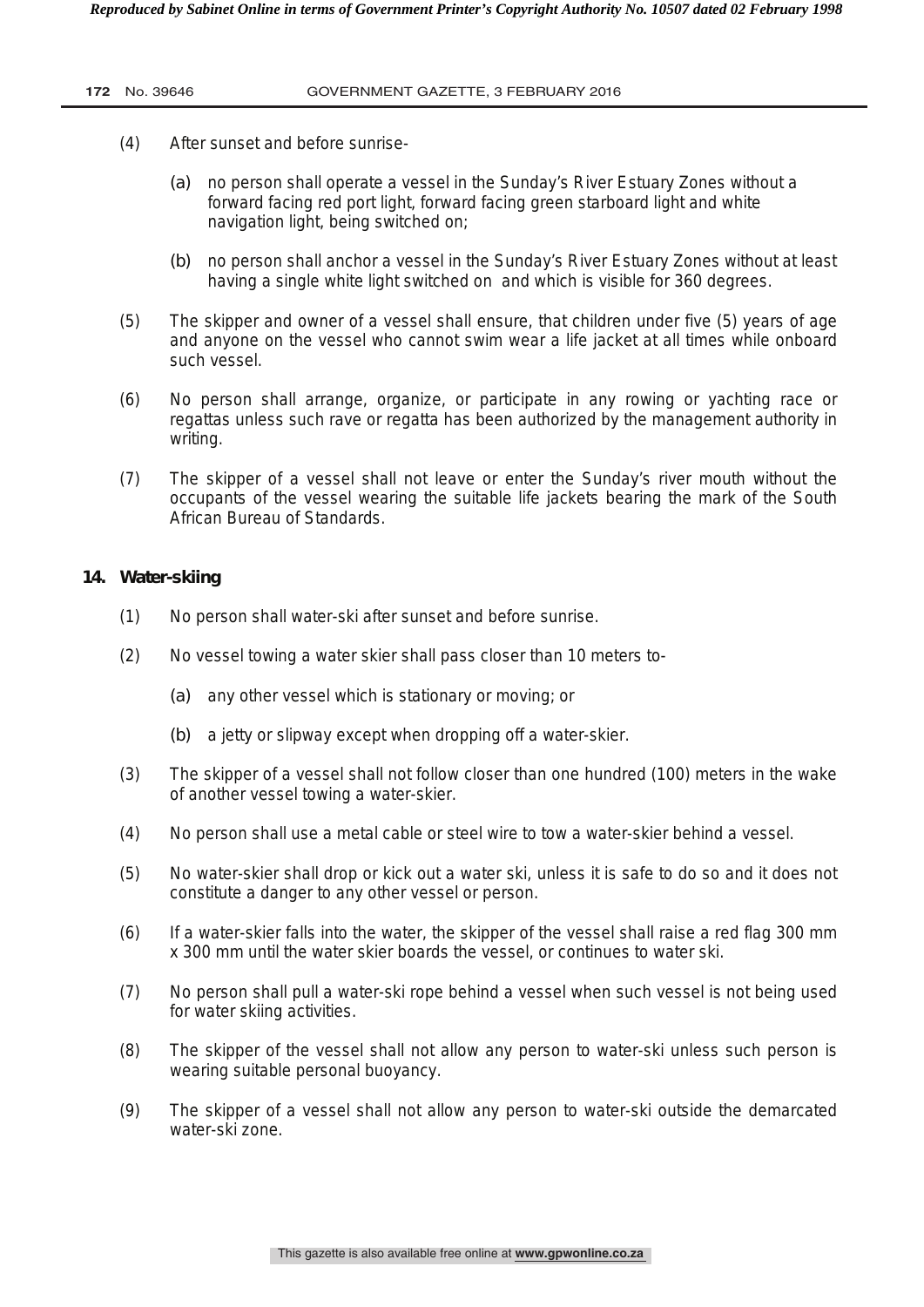#### **15. Suspension, amendment and cancellation of permits**

- (1) Subject to sub-regulation (2) or (3), a permit issued under these regulations may at any time be suspended, cancelled or amended.
- (2) A permit issued in terms of these regulations may be suspended, cancelled or amended, if—
	- *(a)* the management authority is satisfied on the basis of information that was not considered when the permit was issued, that it is necessary or desirable to suspend, cancel or amend the permit to prevent deterioration or further deterioration of the environment within the Marine Protected Area;
	- *(b)* other similar permits held by other persons have also been reviewed and the suspension, cancellation or amendment does not unfairly discriminate against the holder in relation to other holders of similar permits;
	- *(c)* the permit holder is in breach of a condition contained in the permit;
	- *(d)* the permit holder provided incorrect or false information in the application for the permit;
	- *(e)* the holder of a permit has been convicted of an offence in terms of the Act, the National Environmental Management Act or a specific environmental management act or any regulations issued thereunder; or
	- *(f)* the reason for the issuing of the permit no longer exists.
- (3) A permit issued in terms of these regulations may be amended—
	- *(a)* if an error needs to be corrected or rectified;
	- *(b)* at the request of the applicant;
	- *(c)* for the proper management and implementation of these regulations; or
	- *(d)* where the conditions or circumstances have changed since the original permit was issued.

## **16. Offences and penalties**

- (1) In addition to any offence in terms of section 89 of the Act, any person who contravenes or fails to comply with—
	- (*a*) regulations 3(1), 3(3), 4(1), 4(4) to 4(7), 4(10) to 4(12), 5(1) to 5(4), 5(8), 5(9), 6, 7, 8(1), 8(4), 9, 10(1),10(4), 11(1) to 11(3), 12, 13 or 14;
	- (*b*) a condition mentioned in a permit issued in terms of these regulations; or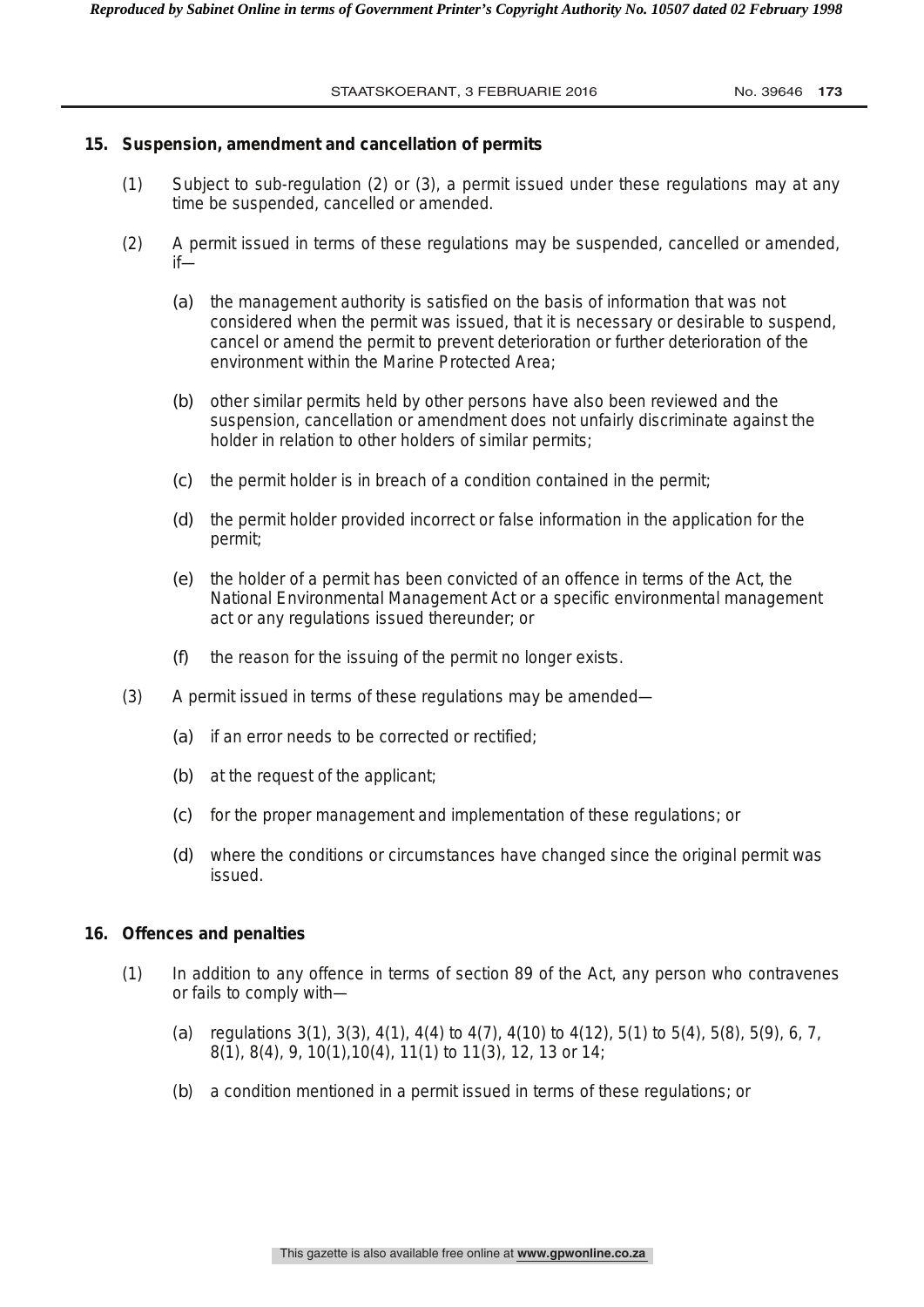*(c)* a prohibition, instruction, rule or order imposed, given or issued under these regulations;

is guilty of an offence and liable in the case of a first conviction to a fine not exceeding R5 million or to imprisonment for a period not exceeding five years and in the case of a second or subsequent conviction to a fine not exceeding R10 million or imprisonment for a period not exceeding 10 years or in both instances to both a fine and such imprisonment.

## **17. Short title and commencement**

These regulations are called the Addo Elephant Marine Protected Area Regulations and commence upon date of publication in the *Gazette*.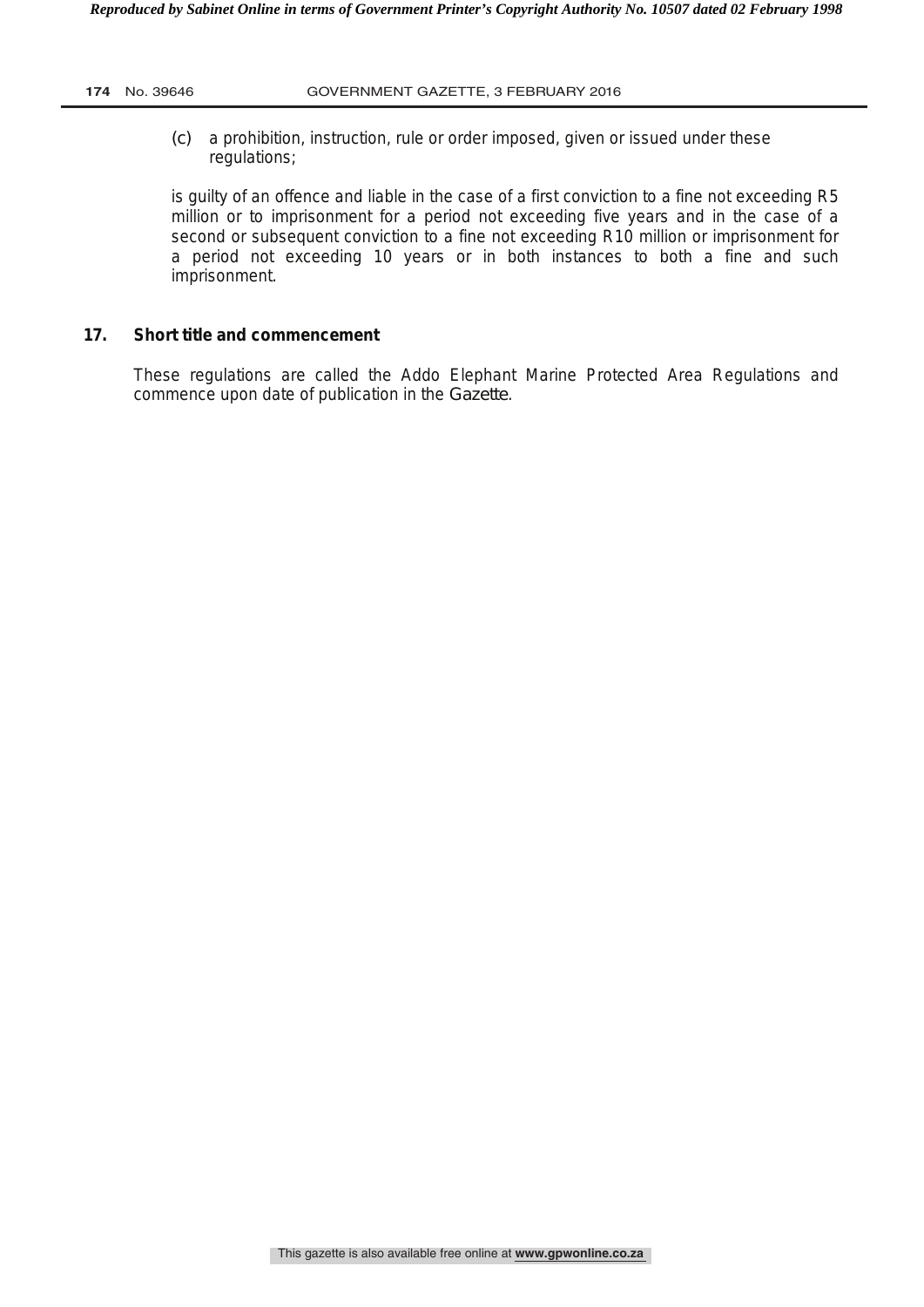#### **Annexure 1**

(Numbers in brackets are indicated on the map)

- (1) **St. Croix Island Off shore Restricted Zone (SCORZ)** is defined**,** as the northern / landward boundary, is 200 m seawards from the high water mark on and along the shore line from point (1) 33°46.792'S; 025°43.273'E to point (5) 33°43.325'S; 025°51.607'E, as the eastern boundary a straight line between the point (5) 33°43.325'S; 025°51.607'E and (4) 33°52.500'S; 025°51.607'E, the southern boundary a straight line between the points (4) 33°52.500'S; 025°51.607'E and (3) 33°52.500'S; 025°42.000'E and the western boundary a straight line from the points (3) 33°52.500'S; 025°42.000'E to (2) 33°48.167'S; 025°42.000'E and then to the point (1) 33°46.792'S; 025°43.273'E.
- (2) **Bird Island inshore and Off shore Restricted Zone (BIIORZ)** is defined**,** as the northern / landward boundary, the high-water mark from point (10) 33°43.257'S; 026°09.1636'E to point (16) 33°46.037'S; 026°19.458'E the rest of the northern / landward boundary is 200 m seawards from the high water mark on and along the shore line from point (16) 33°46.037'S; 026°19.458'E to point (15) 33°45.951'S; 026°29.350'E, as the eastern boundary a straight line between the point (15) 33°45.951'S; 026°29.350'E and (12) 33°52.500'S; 026°29.350'E, the southern boundary a straight line between the points (12) 33°52.500'S; 026°29.350'E and (11) 33°52.500'S; 026°10.000'E and the western boundary a straight line between the points (11) 33°52.500'S; 026°10.000'E and (10) 33°43.257'S; 026°09.1636'E.
- (3) **Sundays inshore and Off shore Controlled Zone (SIOCZ)** is defined**,** as the northern / landward boundary, the high-water mark from point (6) 33°43.188'S; 025°51.607'E to point (7) 33°42.491'S; 025°57.350'E, the rest of the northern / landward boundary, is the southern boundary of the SIRZ that is a straight line between the points (8) 33°43.541'S; 025°57.350'E and (9) 33°44.328'S; 026°10.000'E, as the eastern boundary a straight line between the points (9) 33°44.328'S; 026°10.000'E and (11) 33°52.500'S; 026°10.000'E, the southern boundary a straight line between the points (11) 33°52.500'S; 026°10.000'E and (4) 33°52.500'S; 025°51.607'E and the western boundary a straight line between the points (4) 33°52.500'S; 025°51.607'E and (6) 33°43.188'S; 025°51.607'E.
- (4) **Cannon Rocks inshore and Off shore Controlled Zone (CRIOCZ)** is defined**,** as the northern / landward boundary, the high-water mark along the shoreline between points (15) 33°45.951'S; 026°29.350'E and (14) 33°45.202'S; 026°31.772'E. The eastern boundary a straight line between the point (14) 33°45.202'S; 026°31.772'E and (13) 33°52.500'S; 026°31.772'E, the southern boundary a straight line between the points (13) 33°52.500'S; 026°31.772'E and (12) 33°52.500'S; 026°29.350'E and the western boundary a straight line between the points (12) 33°52.500'S; 026°29.350'E and (15) 33°45.951'S; 026°29.350'E.
- (5) **Sundays inshore Controlled Zone (SICZ)** includes the shore line between Hougam Park in the West, from point (1) 33°46.792'S; 025°43.273'E, to point (28) 33°43.336'S; 025°50.810'E west of the Sundays river mouth, and the shore line from point (29) 33°43.204'S; 025°51.497'E east of the Sundays river mouth to a point (6) 33°43.188'S; 025°51.607'E and a distance of 200m seawards of the high water mark, but excludes the shore line and seawater between point (28) 33°43.336'S; 025°50.810'E that is west of the Sundays river mouth and point (29) 33°43.204'S; 025°51.497'E that is east of the Sundays river mouth, that is part of the EMRZ.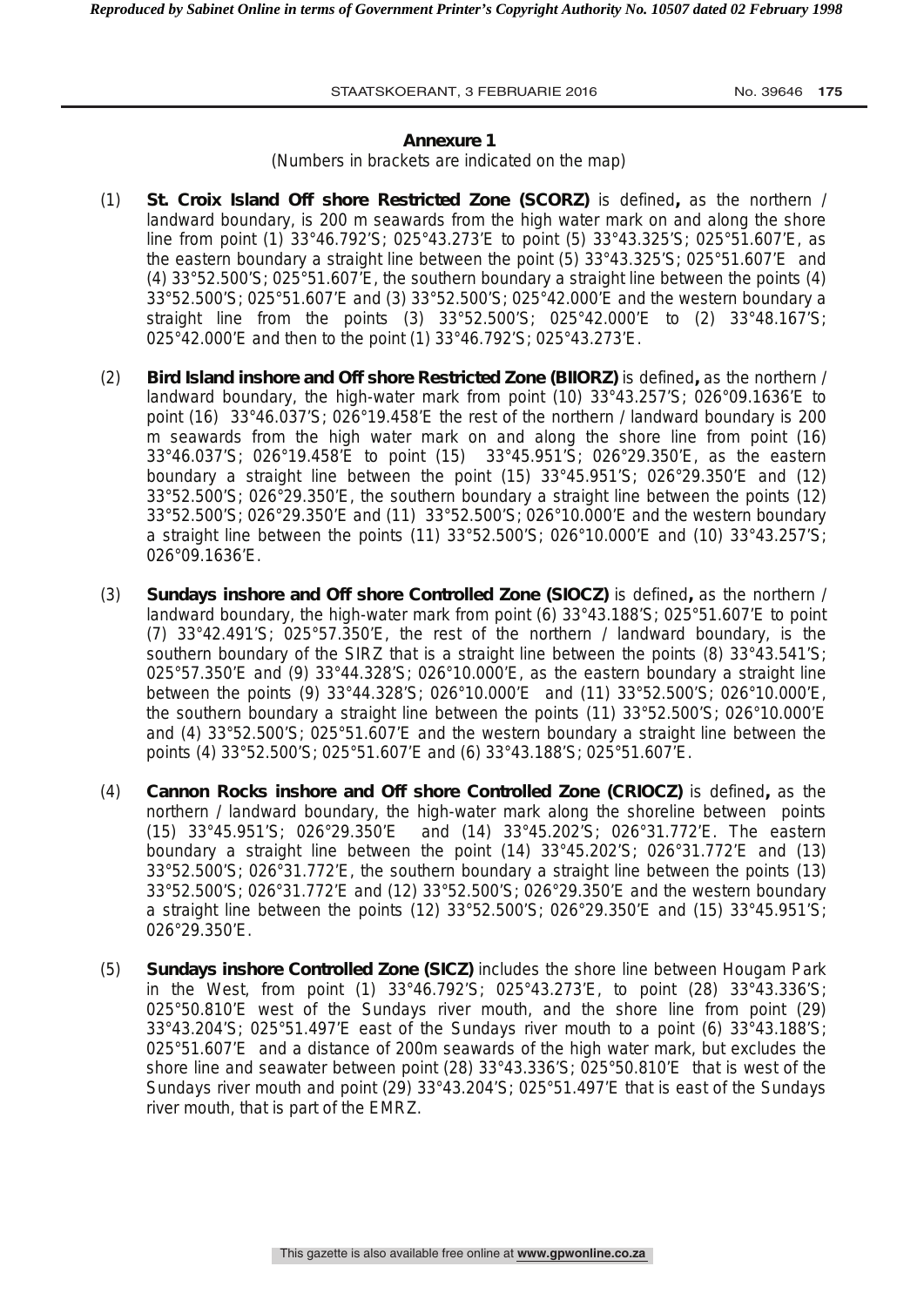- (6) **Sundays inshore Restricted Zone (SIRZ)** is defined**,** as the northern / landward boundary, the high-water mark between points (7) 33°42.491'S; 025°57.35'E to (10) 33°43.257'S; 026°09.1636'E. The eastern boundary a straight line between the point (10) 33°43.257'S; 026°09.1636'E and (9) 33°44.328'S; 026°10.000'E, the southern boundary a straight line between the points (9) 33°44.328'S; 026°10.000'E and (8) 33°43.541'S; 025°57.350'E , and the western boundary a straight line between the points (8) 33°43.541'S; 025°57.350'E and (7) 33°42.491'S; 025°57.35'E.
- (7) **Sunday's River Estuary Mouth Restricted Zone (EMRZ)** is a rectangle surrounding the Sunday's River Estuary Mouth, with the northern boundary a straight line between the points (19) 33°43.179'S; 025°50.762'E and (20) 33°43.048'S; 025°51.447'E, the eastern boundary a straight line between the points (20) 33°43.048'S; 025°51.447'E and (17) 33°43.309'S; 025°51.530'E, the southern boundary a straight line between the points (17) 33°43.309'S; 025°51.530'E and (18) 33°43.441'S; 025°50.843'E and the western boundary a straight line between the points  $(18)$  33°43.441'S; 025°50.843'E and  $(19)$  33°43.179'S; 025°50.762'E.
- (8) **Cape Padrone inshore Controlled Zone (CPICZ)** includes the shore line, along the high water mark between Woody Cape in the West, from point (16) 33°46.037'S; 026°19.458'E, to the point (15) 33°45.951'S; 026°29.350'E east of Cape Padrone and a distance of 200m seawards of the high water mark.
- (9) **Sunday's River Estuary Controlled Zone (ECZ)** is defined**,** as that part of the Estuary up until the high water mark, from the northern boundary line of the EMRZ at point (21) 33°43.114'S; 025°51.105'E, upstream to the north western boundary of Ingleside town, at the Koppies, at point (22) 33°41.029'S; 025°46.248'E.
- (10) **Sunday's River Estuary Restricted Zone (ERZ)** is defined**,** as that part of the Estuary up until the high water mark, that starts at the north western boundary of Ingleside town, at the Koppies, at point (22) 33°41.029'S; 025°46.248'E and runs upstream to point (23) 33°37.665'S; 025°44.082'E where power lines are crossing the estuary.
- (11) **Algoa Bay Zone for Sustainable Aquaculture (ABZSA)** is a rectangle within the SIOCZ, with the northern boundary a straight line between points (25) 33°45.3383' S; 25°51.6075' E and  $(24)$  33°45.3383' S; 25°52.88052' E, the eastern boundary a straight line between the points (24) 33°45.3383' S; 25°52.88052' E and (27) 33°48.07272' S; 25°52.88052' E, the southern boundary a straight line between the points (27) 33°48.07272' S; 25°52.88052' E, and (26) 33°48.0783' S; 25°51.6075' E, and the western boundary a straight line between the points (26) 33°48.0783' S; 25°51.6075' E, and (25) 33°45.3383' S; 25°51.6075' E.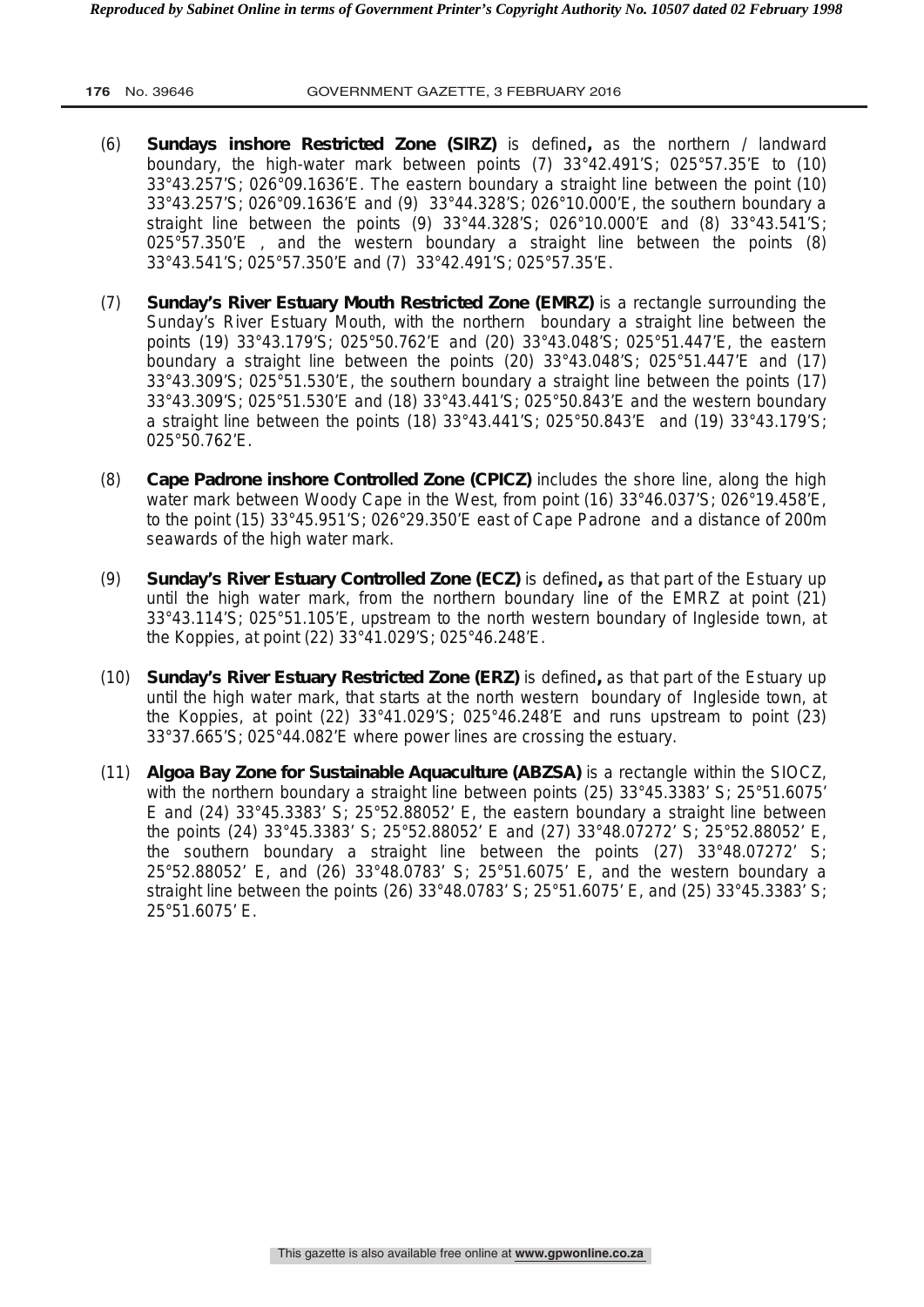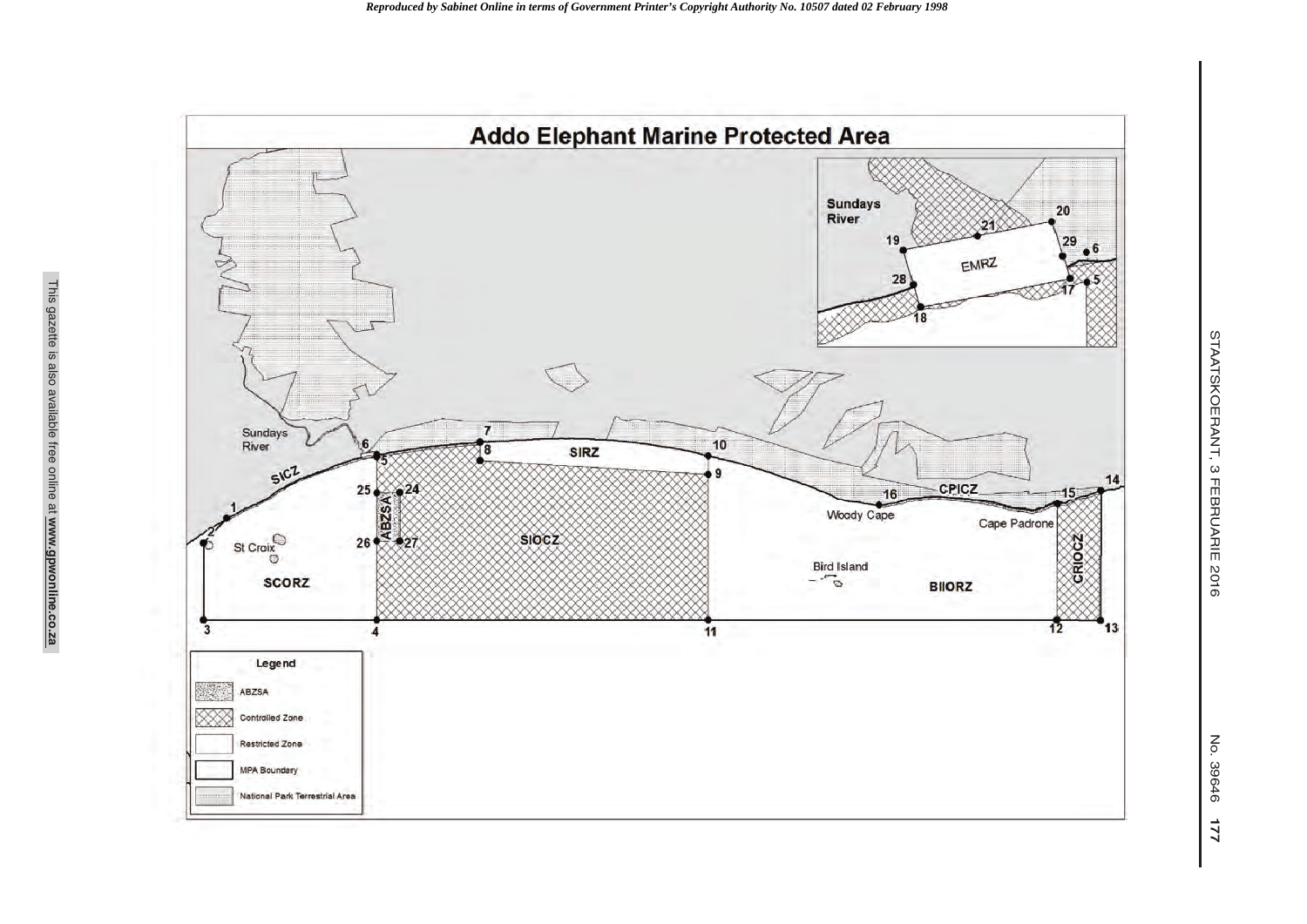